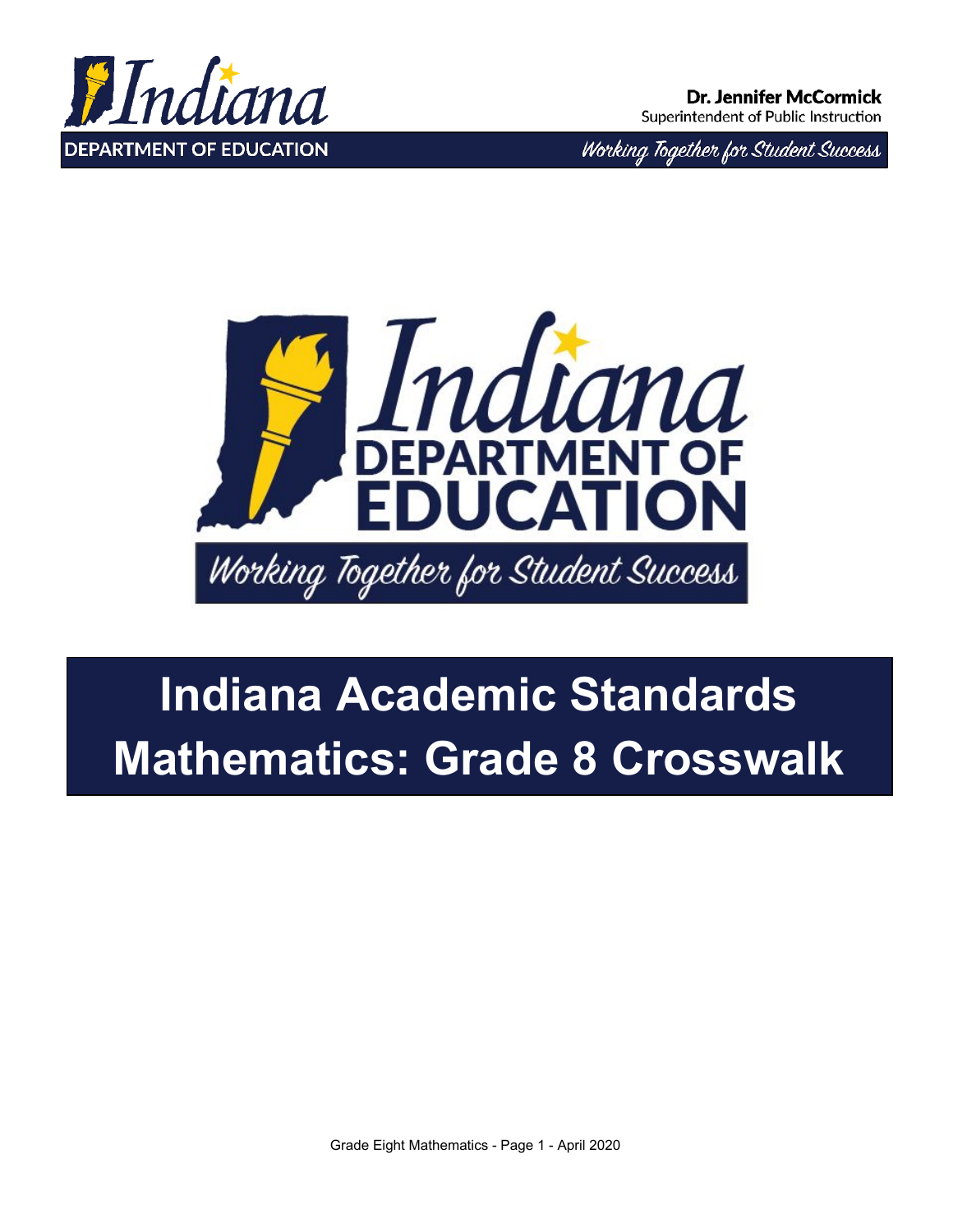

Superintendent of Public Instruction

| <b>2014 Standard Language</b>                                                                                                                                                                                                                                                                                                       | <b>2020 Standard Language</b>                                                                                                                                                                                                                                                                                               | <b>Changes</b>                                                                                                |
|-------------------------------------------------------------------------------------------------------------------------------------------------------------------------------------------------------------------------------------------------------------------------------------------------------------------------------------|-----------------------------------------------------------------------------------------------------------------------------------------------------------------------------------------------------------------------------------------------------------------------------------------------------------------------------|---------------------------------------------------------------------------------------------------------------|
| <b>Grade Eight</b>                                                                                                                                                                                                                                                                                                                  |                                                                                                                                                                                                                                                                                                                             |                                                                                                               |
|                                                                                                                                                                                                                                                                                                                                     | <b>Number Sense</b>                                                                                                                                                                                                                                                                                                         |                                                                                                               |
| 8.NS.1 Give examples of rational<br>and irrational numbers and<br>explain the difference between<br>them. Understand that every<br>number has a decimal<br>expansion; for rational numbers,<br>show that the decimal expansion<br>terminates or repeats, and<br>convert a decimal expansion that<br>repeats into a rational number. | 8.NS.1 Give examples of<br>rational and irrational numbers<br>and explain the difference<br>between them. Understand<br>that every number has a<br>decimal equivalent. For rational<br>numbers, show that the<br>decimal equivalent terminates<br>or repeats, and convert a<br>repeating decimal into a<br>rational number. | Replaced expansion with<br>equivalent<br>Replaced decimal expansion<br>that repeats with repeating<br>decimal |
| 8.NS.2 Use rational<br>approximations of irrational<br>numbers to compare the size of<br>irrational numbers, plot them<br>approximately on a number line,<br>and estimate the value of<br>expressions involving irrational<br>numbers.                                                                                              | 8.NS.2 Use rational<br>approximations of irrational<br>numbers to compare the size<br>of irrational numbers, plot them<br>approximately on a number<br>line, and estimate the value of<br>expressions involving irrational<br>numbers.                                                                                      | No Change                                                                                                     |
| 8.NS.3 Given a numeric<br>expression with common rational<br>number bases and integer<br>exponents, apply the properties<br>of exponents to generate<br>equivalent expressions.                                                                                                                                                     | 8.NS.3 Given a numeric<br>expression with common<br>rational number bases and<br>integer exponents, apply the<br>properties of exponents to<br>generate equivalent<br>expressions.                                                                                                                                          | No Change                                                                                                     |
| 8.NS.4 Use square root symbols<br>to represent solutions to<br>equations of the form $x^2 = p$ ,<br>where p is a positive rational                                                                                                                                                                                                  | 8.NS.4 Use square root<br>symbols to represent solutions<br>to equations of the form $x^2$ =<br>p, where p is a positive rational                                                                                                                                                                                           | No Change                                                                                                     |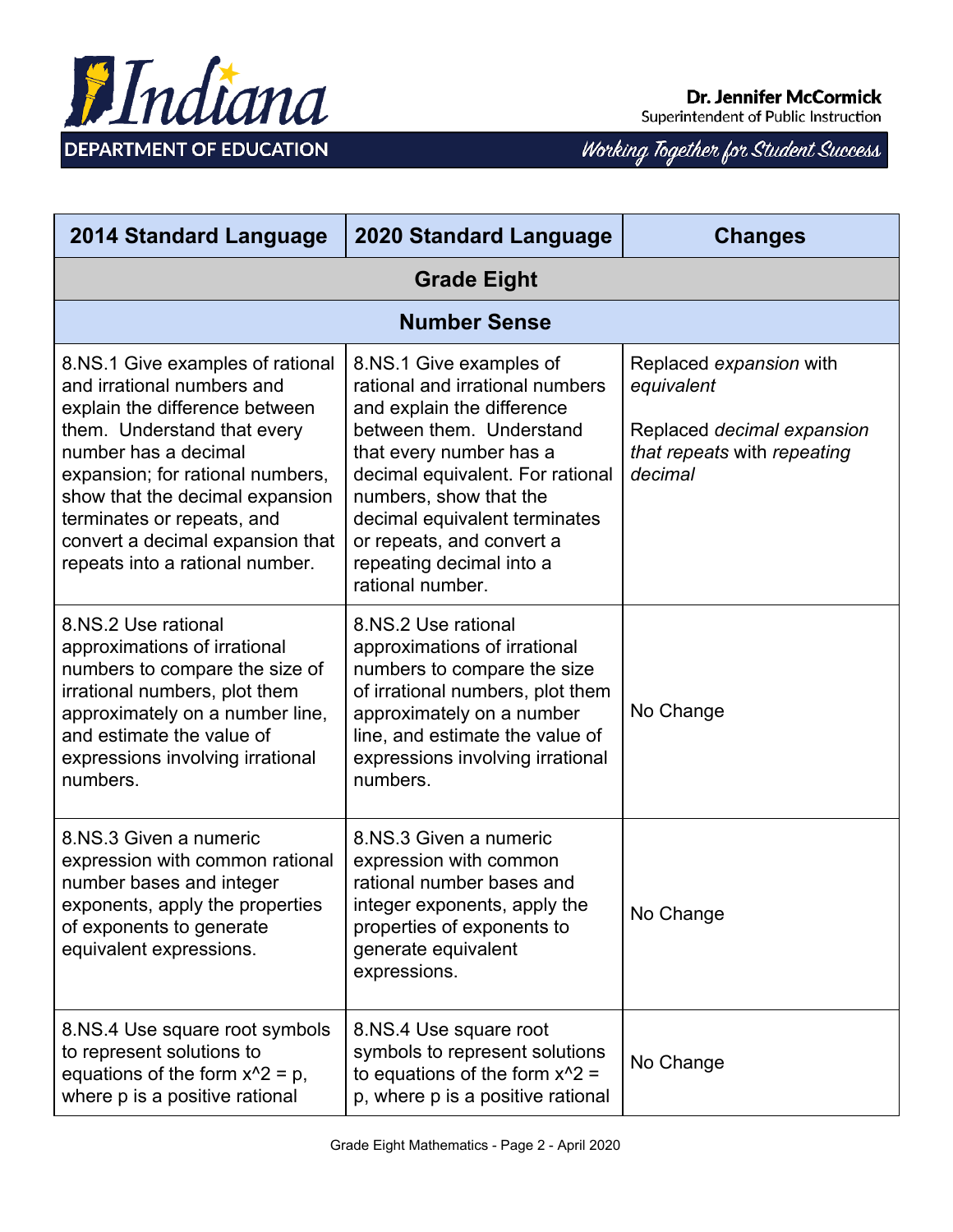

Superintendent of Public Instruction

| number.                                                                                                                                                                                                                                                                                                                                                           | number.                                                                                                                                                                                                                                                                                                                                                              |                                            |  |
|-------------------------------------------------------------------------------------------------------------------------------------------------------------------------------------------------------------------------------------------------------------------------------------------------------------------------------------------------------------------|----------------------------------------------------------------------------------------------------------------------------------------------------------------------------------------------------------------------------------------------------------------------------------------------------------------------------------------------------------------------|--------------------------------------------|--|
|                                                                                                                                                                                                                                                                                                                                                                   | <b>Computation</b>                                                                                                                                                                                                                                                                                                                                                   |                                            |  |
| 8.C.1 Solve real-world problems<br>with rational numbers by using<br>multiple operations.                                                                                                                                                                                                                                                                         | 8.C.1 Solve real-world<br>problems with rational numbers<br>by using multiple operations.                                                                                                                                                                                                                                                                            | No Change                                  |  |
| 8.C.2 Solve real-world and other<br>mathematical problems involving<br>numbers expressed in scientific<br>notation, including problems<br>where both decimal and scientific<br>notation are used. Interpret<br>scientific notation that has been<br>generated by technology, such<br>as a scientific calculator,<br>graphing calculator, or excel<br>spreadsheet. | 8.C.2 Solve real-world and<br>other mathematical problems<br>involving numbers expressed<br>in scientific notation, including<br>problems where both decimal<br>and scientific notation are<br>used. Interpret scientific<br>notation that has been<br>generated by technology, such<br>as a scientific calculator,<br>graphing calculator, or excel<br>spreadsheet. | No Change                                  |  |
| <b>Algebra and Functions</b>                                                                                                                                                                                                                                                                                                                                      |                                                                                                                                                                                                                                                                                                                                                                      |                                            |  |
| 8.AF.1 Solve linear equations<br>with rational number coefficients                                                                                                                                                                                                                                                                                                | 8.AF.1 Solve linear equations<br>and inequalities with rational                                                                                                                                                                                                                                                                                                      | Added and inequalities                     |  |
| fluently, including equations<br>whose solutions require<br>expanding expressions using the<br>distributive property and<br>collecting like terms. Represent<br>real-world problems using linear<br>equations and inequalities in one<br>variable and solve such<br>problems.                                                                                     | number coefficients fluently,<br>including those whose<br>solutions require expanding<br>expressions using the<br>distributive property and<br>collecting like terms.<br>Represent real-world problems<br>using linear equations and<br>inequalities in one variable and<br>solve such problems.                                                                     | Replaced equations with those              |  |
| 8.AF.2 Give examples of linear<br>equations in one variable with                                                                                                                                                                                                                                                                                                  | 8.AF.2 Generate linear<br>equations in one variable with                                                                                                                                                                                                                                                                                                             | Replaced give examples of<br>with generate |  |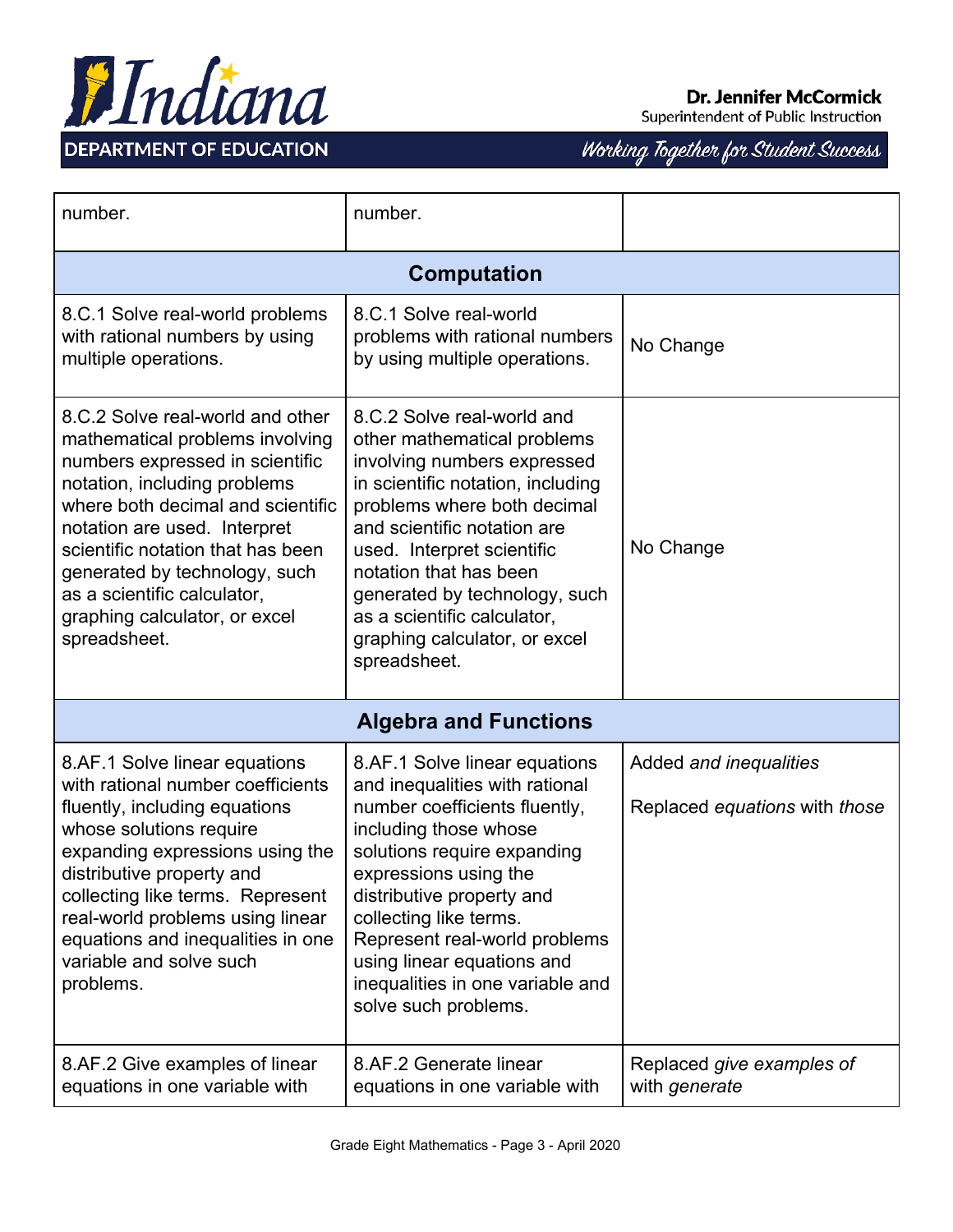

Superintendent of Public Instruction

| one solution, infinitely many<br>solutions, or no solutions. Show<br>which of these possibilities is the<br>case by transforming a given<br>equation into simpler forms, until<br>an equivalent equation of the<br>form $x = a$ , $a = a$ , or $a = b$ results<br>(where a and b are different<br>numbers).                                         | one solution, infinitely many<br>solutions, or no solutions.<br>Justify the classification given.                                                                                                                                                                                                                                                      | Added justify the classification<br>given<br>Removed Show which of these<br>possibilities is the case by<br>transforming a given equation<br>into simpler forms, until an<br>equivalent equation of the<br>form $x = a$ , $a = a$ ,<br>or $a = b$ results<br>(where a and b are different<br>numbers) |
|-----------------------------------------------------------------------------------------------------------------------------------------------------------------------------------------------------------------------------------------------------------------------------------------------------------------------------------------------------|--------------------------------------------------------------------------------------------------------------------------------------------------------------------------------------------------------------------------------------------------------------------------------------------------------------------------------------------------------|-------------------------------------------------------------------------------------------------------------------------------------------------------------------------------------------------------------------------------------------------------------------------------------------------------|
| 8.AF.3 Understand that a<br>function assigns to each x-value<br>(independent variable) exactly<br>one y-value (dependent<br>variable), and that the graph of a<br>function is the set of ordered<br>pairs $(x,y)$ .                                                                                                                                 | 8.AF.3 Understand that a<br>function assigns to each<br>x-value (independent variable)<br>exactly one y-value (dependent<br>variable), and that the graph of<br>a function is the set of ordered<br>pairs $(x,y)$ .                                                                                                                                    | No Change                                                                                                                                                                                                                                                                                             |
| 8.AF.4 Describe qualitatively the<br>functional relationship between<br>two quantities by analyzing a<br>graph (e.g., where the function is<br>increasing or decreasing, linear<br>or nonlinear, has a maximum or<br>minimum value). Sketch a graph<br>that exhibits the qualitative<br>features of a function that has<br>been verbally described. | 8.AF.4 Describe qualitatively<br>the functional relationship<br>between two quantities by<br>analyzing a graph (e.g., where<br>the function is increasing or<br>decreasing, linear or nonlinear,<br>has a maximum or minimum<br>value). Sketch a graph that<br>exhibits the qualitative features<br>of a function that has been<br>verbally described. | No Change                                                                                                                                                                                                                                                                                             |
| 8.AF.5 Interpret the equation $y =$<br>$mx + b$ as defining a linear<br>function, whose graph is a<br>straight line; give examples of<br>functions that are not linear.                                                                                                                                                                             | 8.AF.5 Interpret the equation y<br>$= mx + b$ as defining a linear<br>function, whose graph is a<br>straight line; give examples of<br>functions that are not linear.                                                                                                                                                                                  | No Change                                                                                                                                                                                                                                                                                             |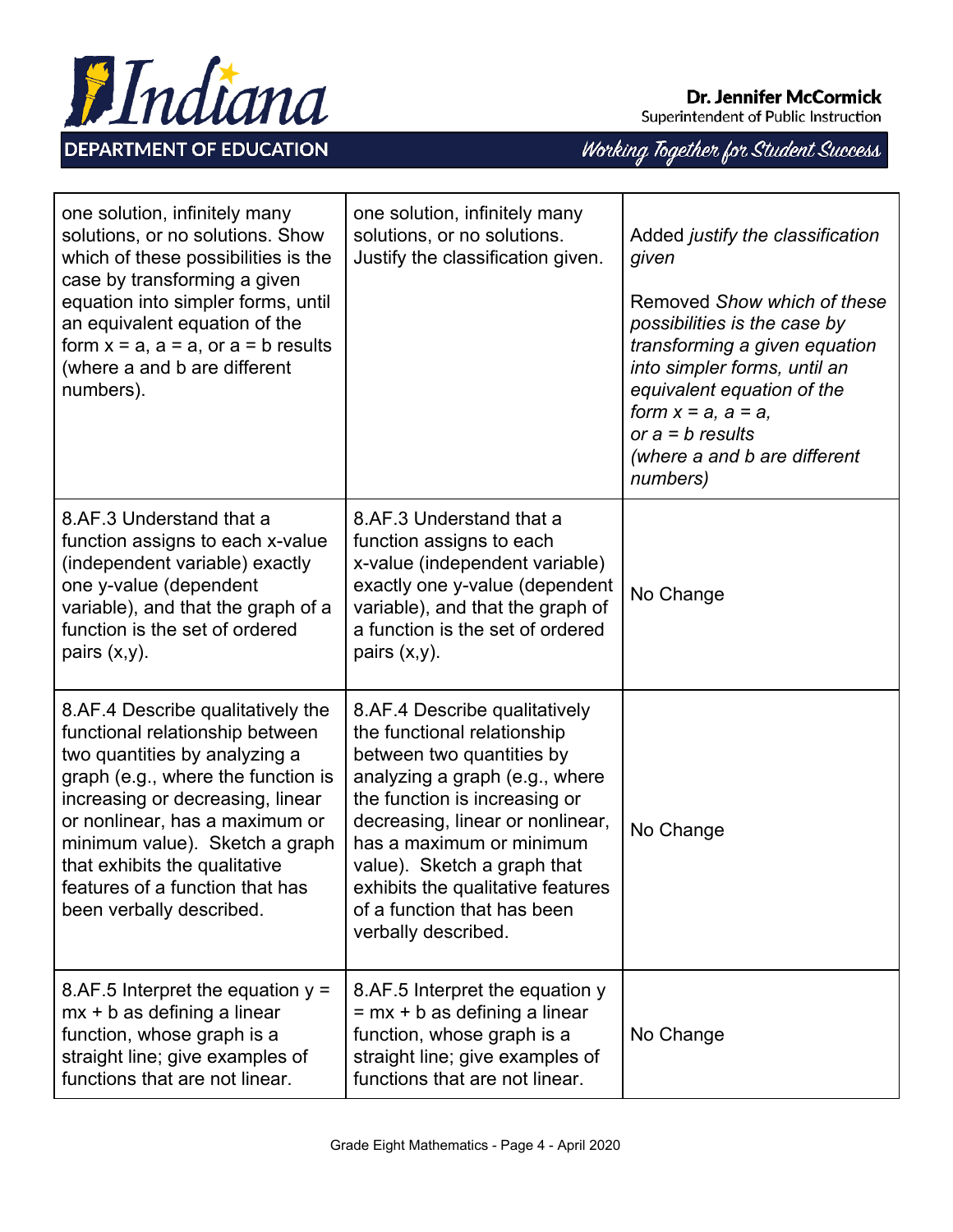

Superintendent of Public Instruction

| Describe similarities and<br>differences between linear and<br>nonlinear functions from tables,<br>graphs, verbal descriptions, and<br>equation                                                                                                                                                                                                       | Describe similarities and<br>differences between linear and<br>nonlinear functions from tables,<br>graphs, verbal descriptions,<br>and equation                                                                                                                                                                                         |           |
|-------------------------------------------------------------------------------------------------------------------------------------------------------------------------------------------------------------------------------------------------------------------------------------------------------------------------------------------------------|-----------------------------------------------------------------------------------------------------------------------------------------------------------------------------------------------------------------------------------------------------------------------------------------------------------------------------------------|-----------|
| 8.AF.6 Construct a function to<br>model a linear relationship<br>between two quantities given a<br>verbal description, table of<br>values, or graph. Recognize in y<br>$= mx + b$ that m is the slope (rate<br>of change) and b is the<br>y-intercept of the graph, and<br>describe the meaning of each in<br>the context of a problem.               | 8.AF.6 Construct a function to<br>model a linear relationship<br>between two quantities given a<br>verbal description, table of<br>values, or graph. Recognize in<br>$y = mx + b$ that m is the slope<br>(rate of change) and b is the<br>y-intercept of the graph, and<br>describe the meaning of each<br>in the context of a problem. | No Change |
| 8.AF.7 Compare properties of<br>two linear functions given in<br>different forms, such as a table<br>of values, equation, verbal<br>description, and graph (e.g.,<br>compare a distance-time graph<br>to a distance-time equation to<br>determine which of two moving<br>objects has greater speed).                                                  | 8.AF.7 Compare properties of<br>two linear functions given in<br>different forms, such as a table<br>of values, equation, verbal<br>description, and graph (e.g.,<br>compare a distance-time graph<br>to a distance-time equation to<br>determine which of two moving<br>objects has greater speed).                                    | No Change |
| 8.AF.8 Understand that solutions<br>to a system of two linear<br>equations correspond to points<br>of intersection of their graphs<br>because points of intersection<br>satisfy both equations<br>simultaneously. Approximate the<br>solution of a system of equations<br>by graphing and interpreting the<br>reasonableness of the<br>approximation. | 8.AF.8 Understand that<br>solutions to a system of two<br>linear equations correspond to<br>points of intersection of their<br>graphs because points of<br>intersection satisfy both<br>equations simultaneously.<br>Approximate the solution of a<br>system of equations by<br>graphing and interpreting the<br>reasonableness of the  | No Change |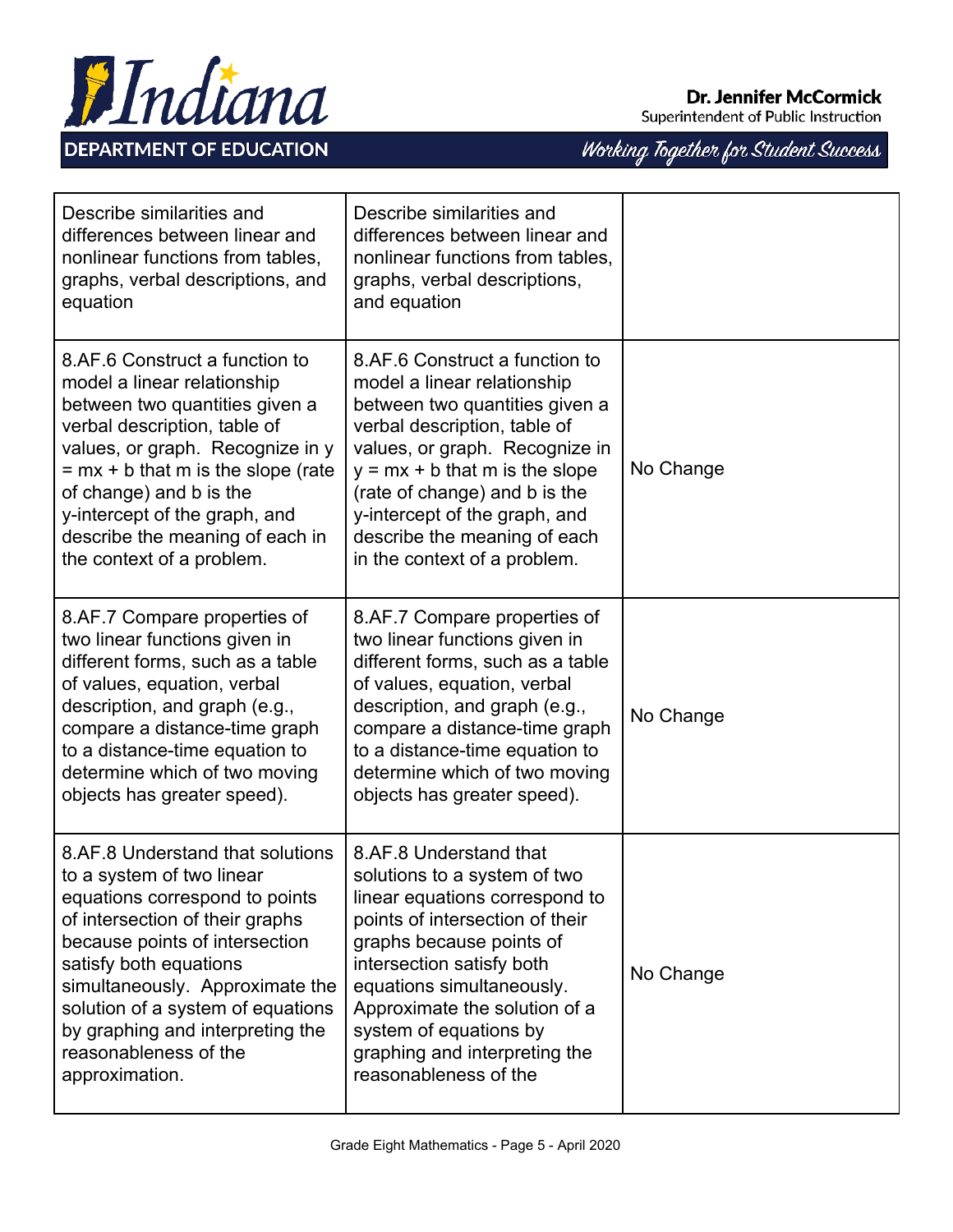

Superintendent of Public Instruction

|                                                                                                                                                                                                                                                                                                                           | approximation.                                                                                                                                                                                                                                                                                                               |           |  |
|---------------------------------------------------------------------------------------------------------------------------------------------------------------------------------------------------------------------------------------------------------------------------------------------------------------------------|------------------------------------------------------------------------------------------------------------------------------------------------------------------------------------------------------------------------------------------------------------------------------------------------------------------------------|-----------|--|
| <b>Geometry and Measurement</b>                                                                                                                                                                                                                                                                                           |                                                                                                                                                                                                                                                                                                                              |           |  |
| 8. GM. 1 Identify, define, and<br>describe attributes of<br>three-dimensional geometric<br>objects (right rectangular prisms,<br>cylinders, cones, spheres, and<br>pyramids). Explore the effects of<br>slicing these objects using<br>appropriate technology and<br>describe the two-dimensional<br>figure that results. | 8. GM. 1 Identify, define, and<br>describe attributes of<br>three-dimensional geometric<br>objects (right rectangular<br>prisms, cylinders, cones,<br>spheres, and pyramids).<br>Explore the effects of slicing<br>these objects using appropriate<br>technology and describe the<br>two-dimensional figure that<br>results. | No Change |  |
| 8. GM. 2 Solve real-world and<br>other mathematical problems<br>involving volume of cones,<br>spheres, and pyramids and<br>surface area of spheres.                                                                                                                                                                       | 8. GM. 2 Solve real-world and<br>other mathematical problems<br>involving volume of cones,<br>spheres, and pyramids and<br>surface area of spheres.                                                                                                                                                                          | No Change |  |
| 8. GM.3 Verify experimentally the<br>properties of rotations,<br>reflections, and translations,<br>including: lines are mapped to<br>lines, and line segments to line<br>segments of the same length;<br>angles are mapped to angles of<br>the same measure; and parallel<br>lines are mapped to parallel<br>lines.       | 8. GM.3 Verify experimentally<br>the properties of rotations,<br>reflections, and translations,<br>including: lines are mapped to<br>lines, and line segments to line<br>segments of the same length;<br>angles are mapped to angles<br>of the same measure; and<br>parallel lines are mapped to<br>parallel lines.          | No Change |  |
| 8. GM. 4 Understand that a<br>two-dimensional figure is<br>congruent to another if the<br>second can be obtained from the<br>first by a sequence of rotations,                                                                                                                                                            | 8. GM. 4 Understand that a<br>two-dimensional figure is<br>congruent to another if the<br>second can be obtained from<br>the first by a sequence of                                                                                                                                                                          | No Change |  |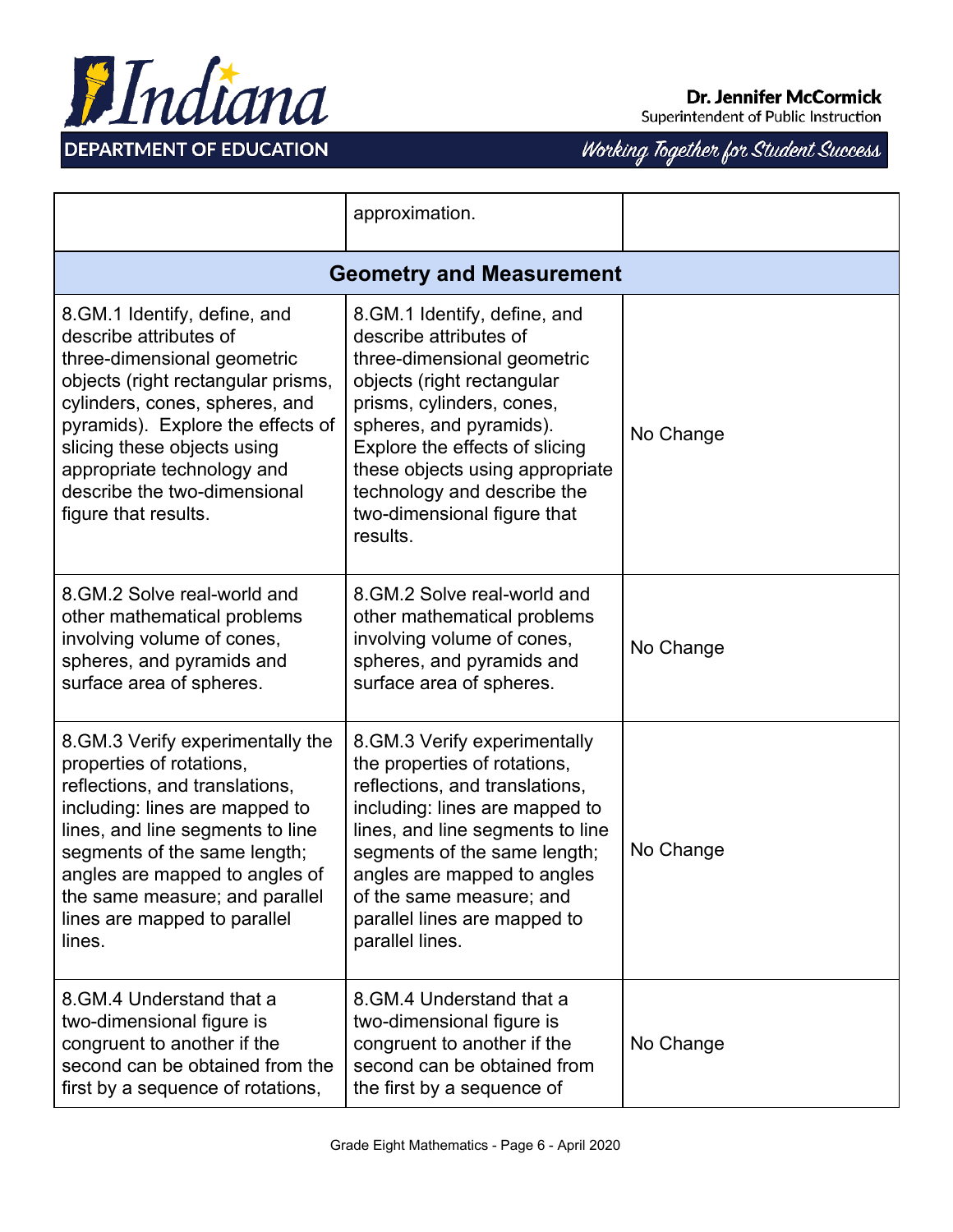

Superintendent of Public Instruction

| reflections, and translations.<br>Describe a sequence that<br>exhibits the congruence between<br>two given congruent figures.                                                                                                                                                                             | rotations, reflections, and<br>translations. Describe a<br>sequence that exhibits the<br>congruence between two given<br>congruent figures.                                                                                                                                                             |                                                                                                               |
|-----------------------------------------------------------------------------------------------------------------------------------------------------------------------------------------------------------------------------------------------------------------------------------------------------------|---------------------------------------------------------------------------------------------------------------------------------------------------------------------------------------------------------------------------------------------------------------------------------------------------------|---------------------------------------------------------------------------------------------------------------|
| 8. GM. 5 Understand that a<br>two-dimensional figure is similar<br>to another if the second can be<br>obtained from the first by a<br>sequence of rotations,<br>reflections, translations, and<br>dilations. Describe a sequence<br>that exhibits the similarity<br>between two given similar<br>figures. | 8.GM.5 Understand that a<br>two-dimensional figure is<br>similar to another if the second<br>can be obtained from the first<br>by a sequence of rotations,<br>reflections, translations, and<br>dilations. Describe a sequence<br>that exhibits the similarity<br>between two given similar<br>figures. | No Change                                                                                                     |
| 8. GM. 6 Describe the effect of<br>dilations, translations, rotations,<br>and reflections on<br>two-dimensional figures using<br>coordinates.                                                                                                                                                             | 8.GM.6 Explore dilations,<br>translations, rotations, and<br>reflections on two-dimensional<br>figures in the coordinate plane.                                                                                                                                                                         | Replaced describe the effect of<br>with explore<br>Replaced using coordinates<br>with in the coordinate plane |
| 8. GM. 7 Use inductive reasoning<br>to explain the Pythagorean<br>relationship.                                                                                                                                                                                                                           | 8.GM.7 Use inductive<br>reasoning to explain the<br>Pythagorean relationship.                                                                                                                                                                                                                           | No Change                                                                                                     |
| 8. GM.8 Apply the Pythagorean<br>Theorem to determine unknown<br>side lengths in right triangles in<br>real-world and other<br>mathematical problems in two<br>dimensions.                                                                                                                                | 8. GM.8 Apply the Pythagorean<br>Theorem to determine<br>unknown side lengths in right<br>triangles in real-world and<br>other mathematical problems<br>in two dimensions.                                                                                                                              | No Change                                                                                                     |
| 8. GM.9 Apply the Pythagorean<br>Theorem to find the distance<br>between two points in a                                                                                                                                                                                                                  | 8. GM.9 Apply the Pythagorean<br>Theorem to find the distance<br>between two points in a                                                                                                                                                                                                                | No Change                                                                                                     |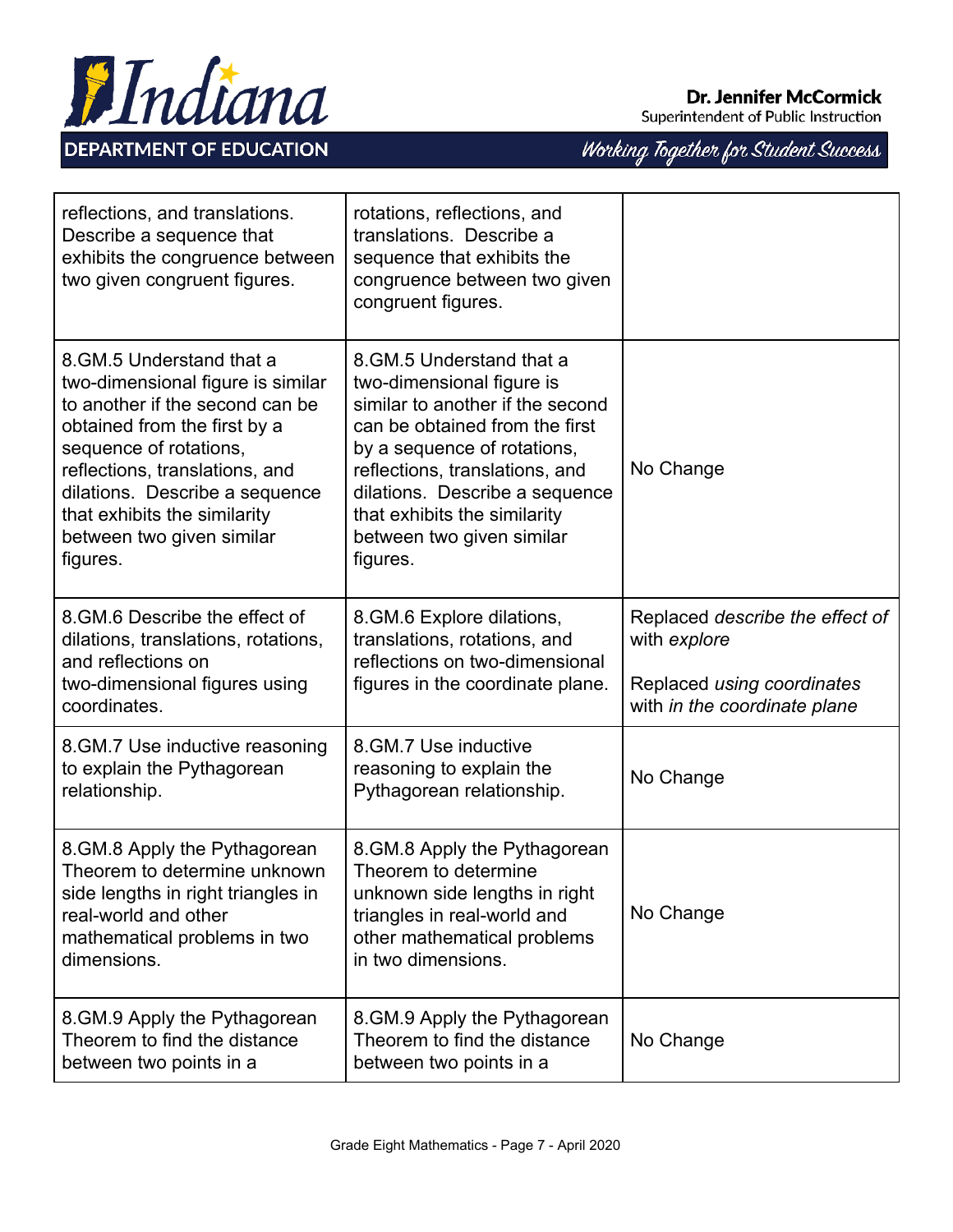

Superintendent of Public Instruction

| coordinate plane.                                                                                                                                                                                                                                                                                                   | coordinate plane.                                                                                                                                                                                                                                                                                                      |                  |  |  |
|---------------------------------------------------------------------------------------------------------------------------------------------------------------------------------------------------------------------------------------------------------------------------------------------------------------------|------------------------------------------------------------------------------------------------------------------------------------------------------------------------------------------------------------------------------------------------------------------------------------------------------------------------|------------------|--|--|
|                                                                                                                                                                                                                                                                                                                     | Data Analysis, Statistics, and Probability                                                                                                                                                                                                                                                                             |                  |  |  |
| 8.DSP.1 Construct and interpret<br>scatter plots for bivariate<br>measurement data to investigate<br>patterns of association between<br>two quantitative variables.<br>Describe patterns such as<br>clustering, outliers, positive or<br>negative association, linear<br>association, and nonlinear<br>association. | 8.DSP.1 Construct and<br>interpret scatter plots for<br>bivariate measurement data to<br>investigate patterns of<br>association between two<br>quantitative variables.<br>Describe patterns such as<br>clustering, outliers, positive or<br>negative association, linear<br>association, and nonlinear<br>association. | No Change        |  |  |
| 8.DSP.2 Know that straight lines<br>are widely used to model<br>relationships between two<br>quantitative variables. For<br>scatter plots that suggest a linear<br>association, informally fit a<br>straight line, and describe the<br>model fit by judging the<br>closeness of the data points to<br>the line.     | 8.DSP.2 Know that straight<br>lines are widely used to model<br>relationships between two<br>quantitative variables. For<br>scatter plots that suggest a<br>linear association, informally fit<br>a straight line, and describe the<br>model fit by judging the<br>closeness of the data points to<br>the line.        | No Change        |  |  |
| 8.DSP.3 Write and use<br>equations that model linear<br>relationships to make<br>predictions, including<br>interpolation and extrapolation, in<br>real-world situations involving<br>bivariate measurement data;<br>interpret the slope and<br>y-intercept.                                                         | 8.DSP.3 Write and use<br>equations that model linear<br>relationships to make<br>predictions, including<br>interpolation and extrapolation,<br>in real-world situations<br>involving bivariate<br>measurement data. Interpret<br>the slope and y-intercept in<br>context.                                              | Added in context |  |  |
| 8.DSP.4 Understand that, just as                                                                                                                                                                                                                                                                                    | 8.DSP.4 Understand that, just                                                                                                                                                                                                                                                                                          | No Change        |  |  |